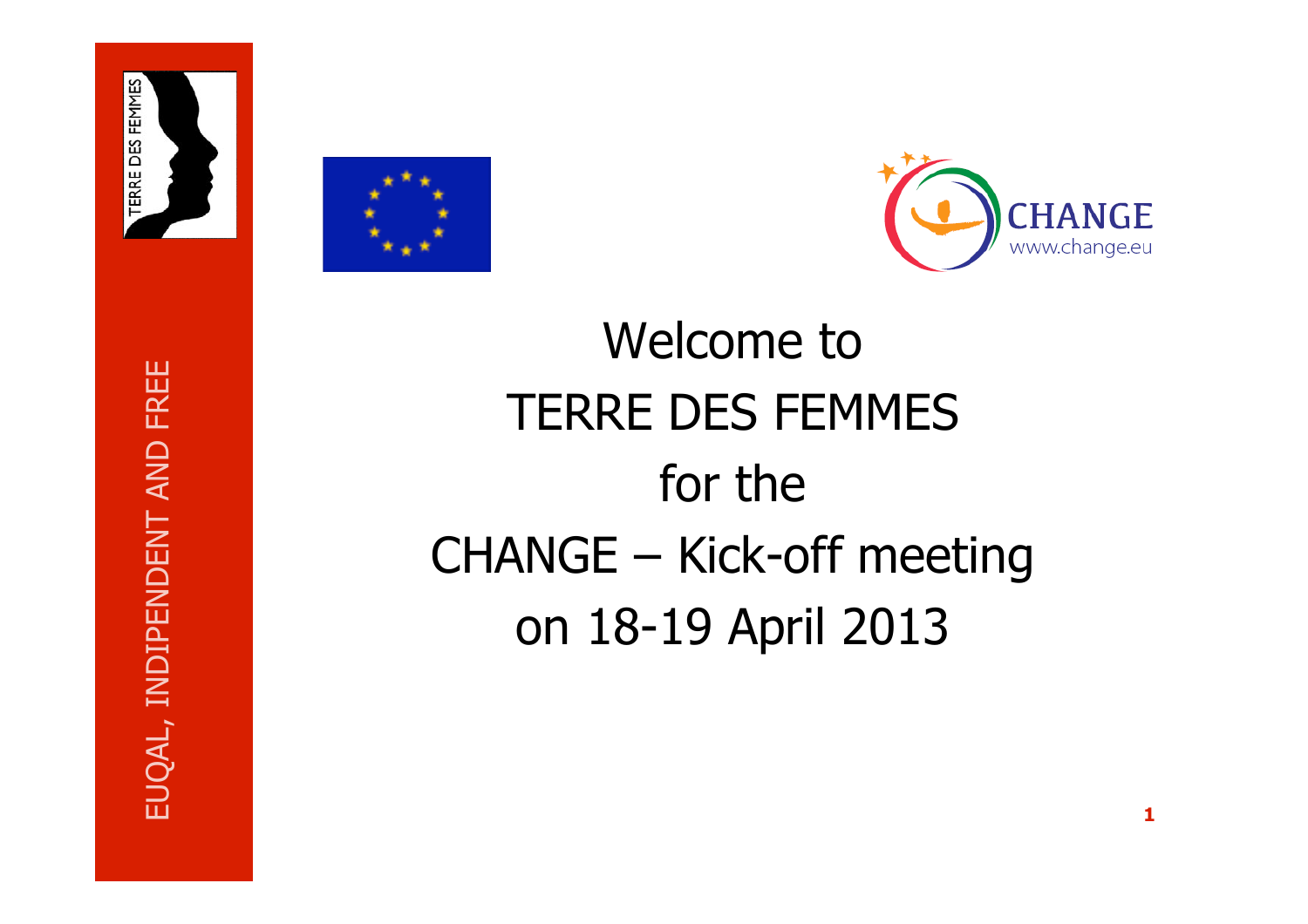

# **TERRE DES FEMMES**

Menschenrechte für die Frau e.V.

# **Human Rights for Women**



Foto: Anna von Gall

• 1981: TERRE DES FEMMES was founded • 1990: Creation of the main headquarter in Tübingen

• 2011: Relocation of main headquarter from Tübingen to Berlin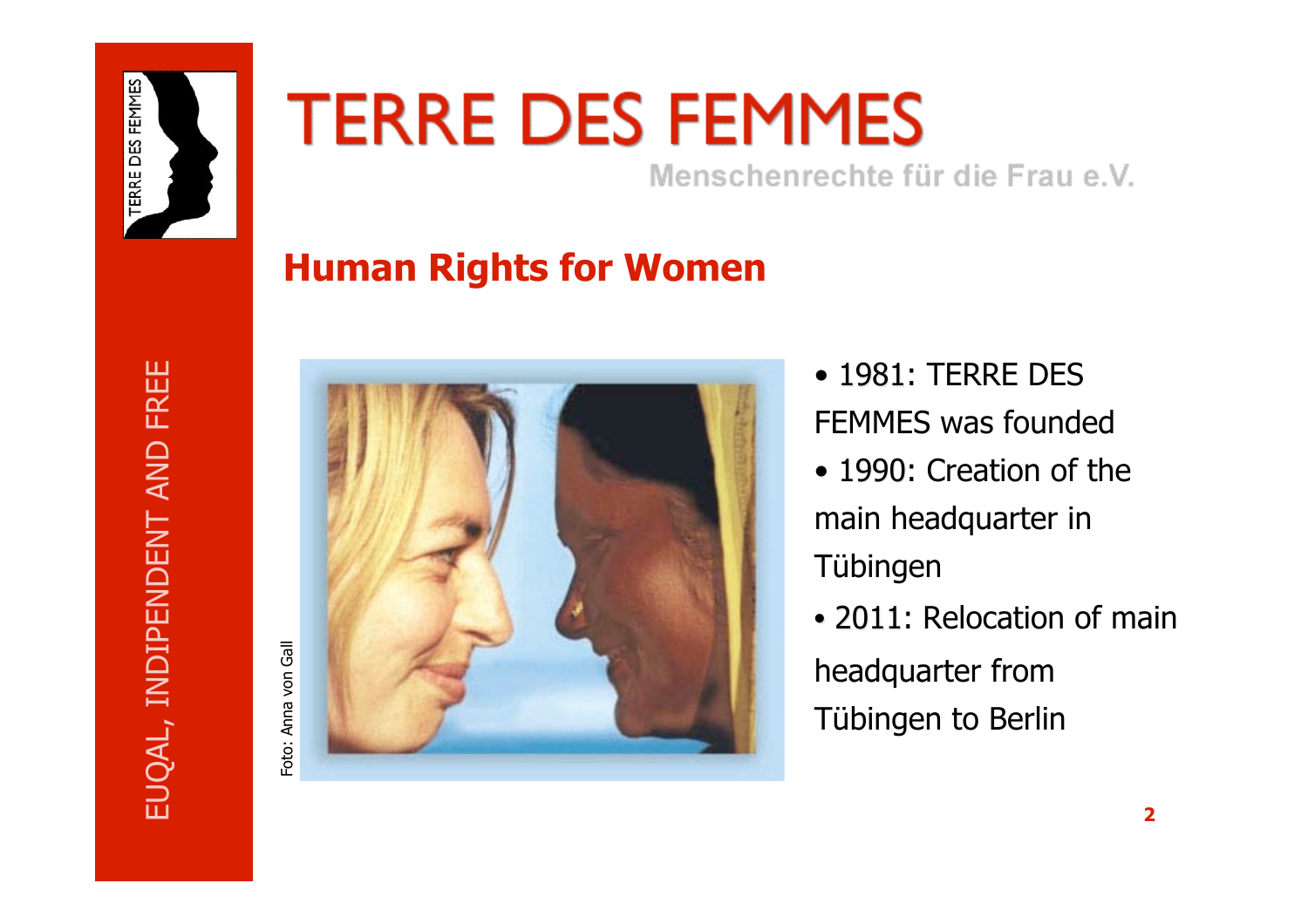

- Forced marriage and honour crimes
- Domestic violence
- Female genital mutilation
- Trafficking in women



Foto: Pitopia, Max 2006 Foto: Pitopia, Max 2006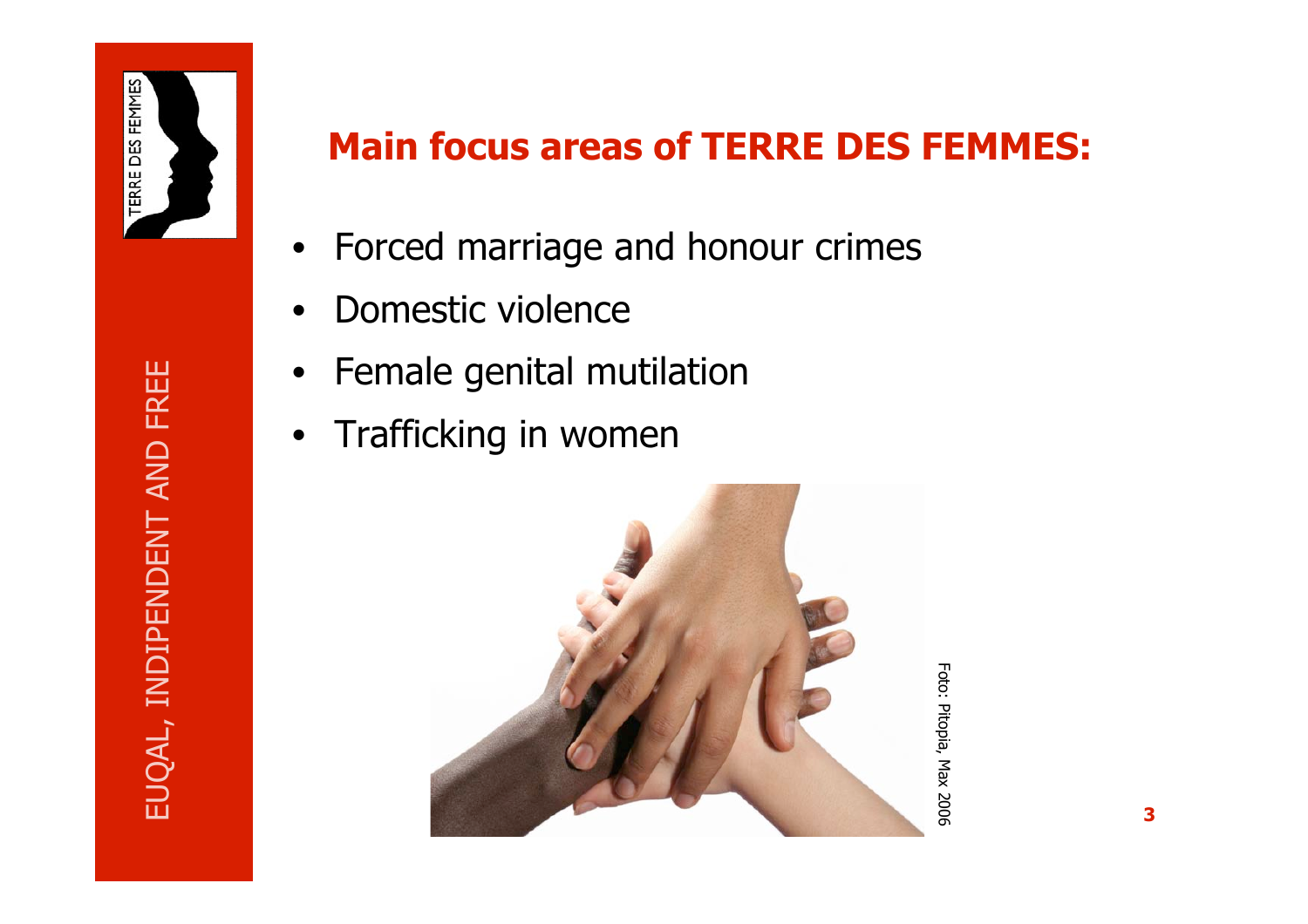

Foto: Kreisstadt Unna

## **How is TERRE DES FEMMES organised?**

Around 3.600 women and men support the work of TERRE DES FEMMES. (2013) Their involvement:

- Raise awareness in 25 active volunteer groups across Germany
- Develop strategies and main topics regarding TERRE DES FEMMES campaigns in four working committees
- Provide expert information on violence against women and girls

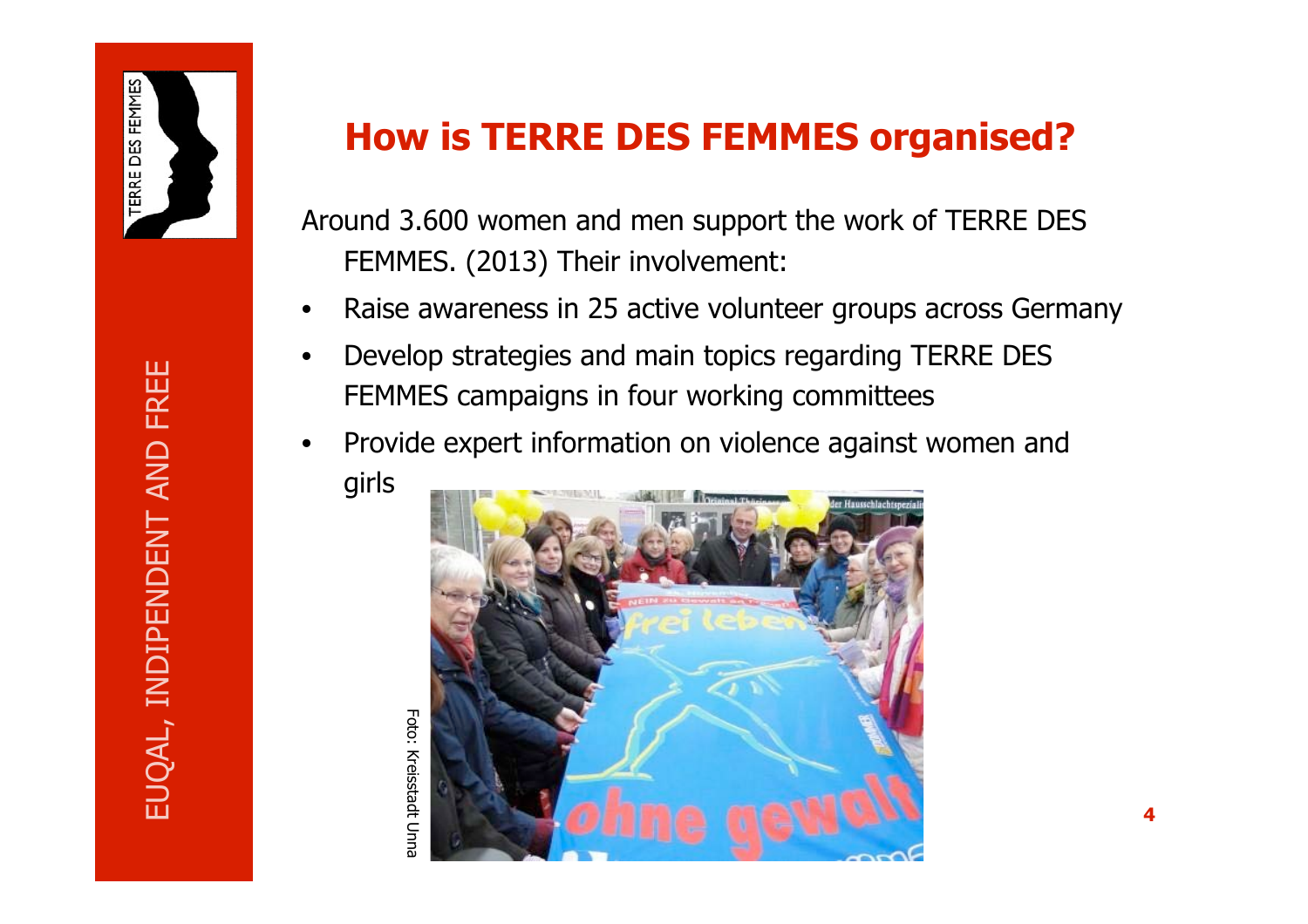

# **How is TERRE DES FEMMES e. V. organised?**

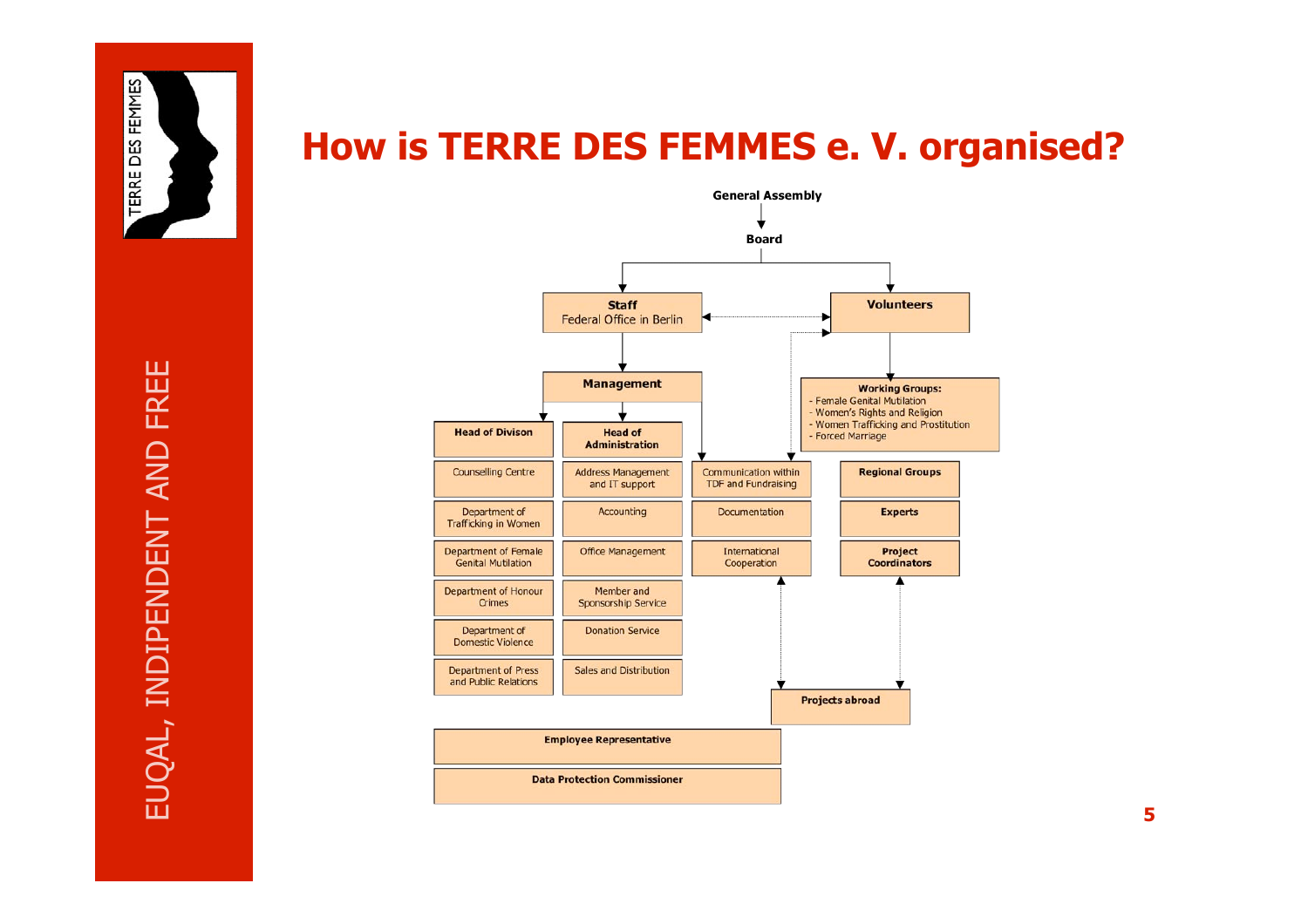

**Financing of TERRE DES FEMMES**

- **Donations** 48,8% , from those 5,8% for international projects
- **Membership fees** 19,3%
- **Grants** 17,3 %
- **Sales revenue** 5,8%
- **Other sources** 8%

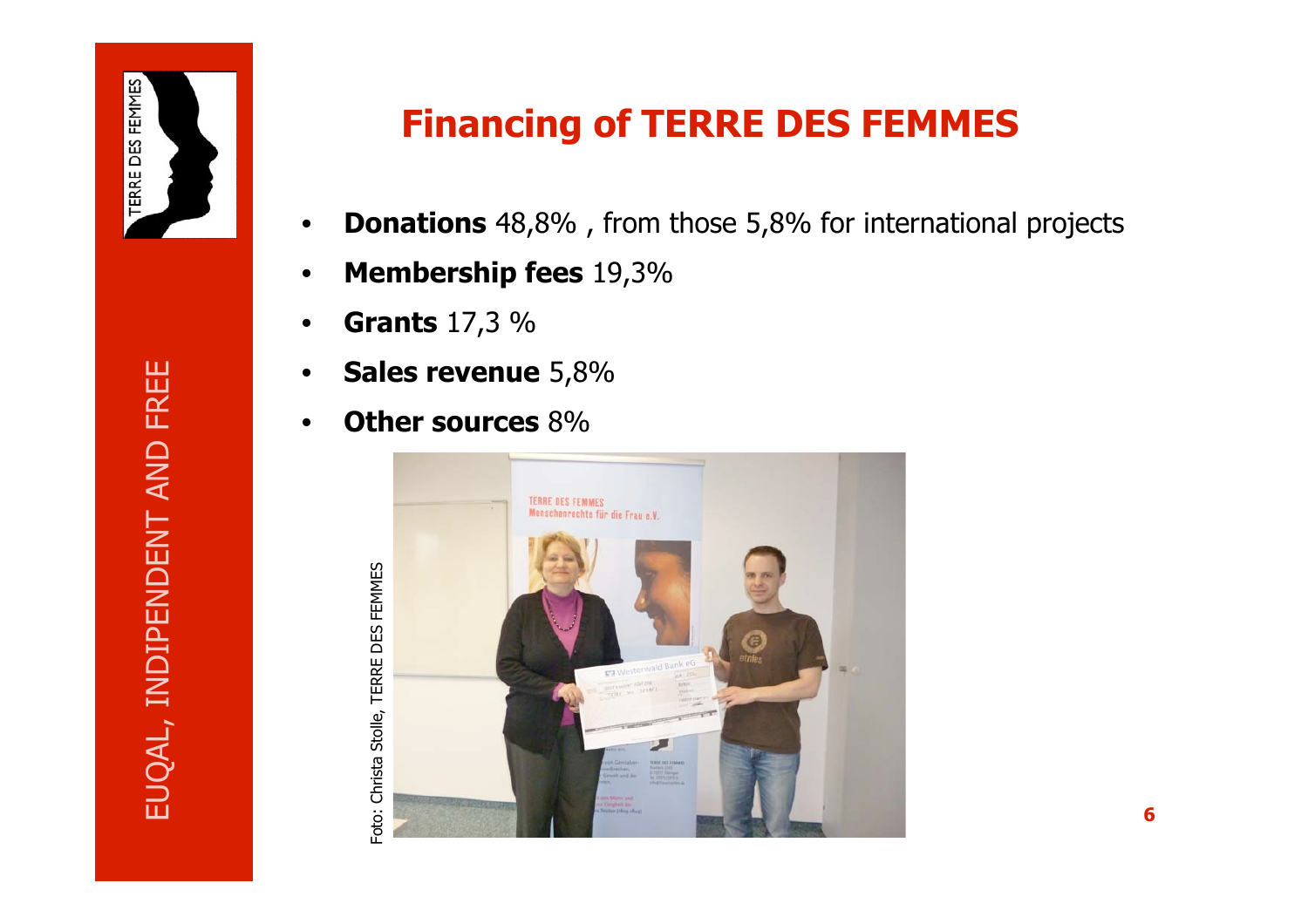

# EUQAL, INDIPENDENT AND FREE EUQAL, INDIPENDENT AND FREE

Foto: Bangr Nooma Foto: Bangr Nooma

#### **How does TERRE DES FEMMES work towards ending FGM?**

- Support of 2 women's projects to overcome FGM in Burkina Faso and Sierra Leone
- TERRE DES FEMMES: Outreach work and public relations
- Donations
- Coordinator visits projects once a year

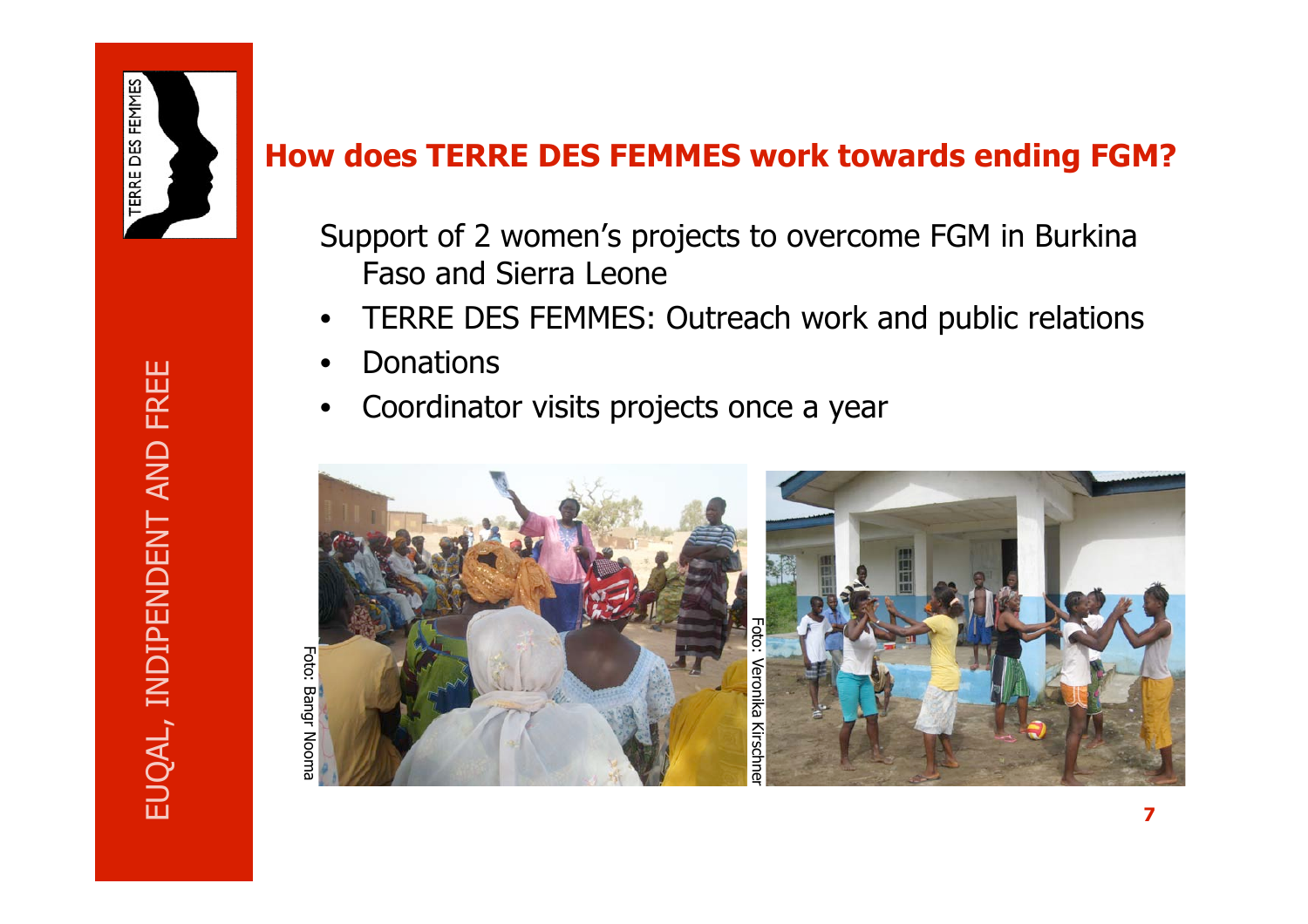

#### **How does TERRE DES FEMMES work towards ending FGM in Germany?**

In Germany there is an estimated number of more than 23.000 women who have undergone FGM and more than 6.000 girls at risk.

• Counselling (Phone / E-Mail Counselling) for affected women, girls at risk and asylum seekers

• Trainings for doctors, midwives and child care workers



Foto: Franziska GruberFranziska Grube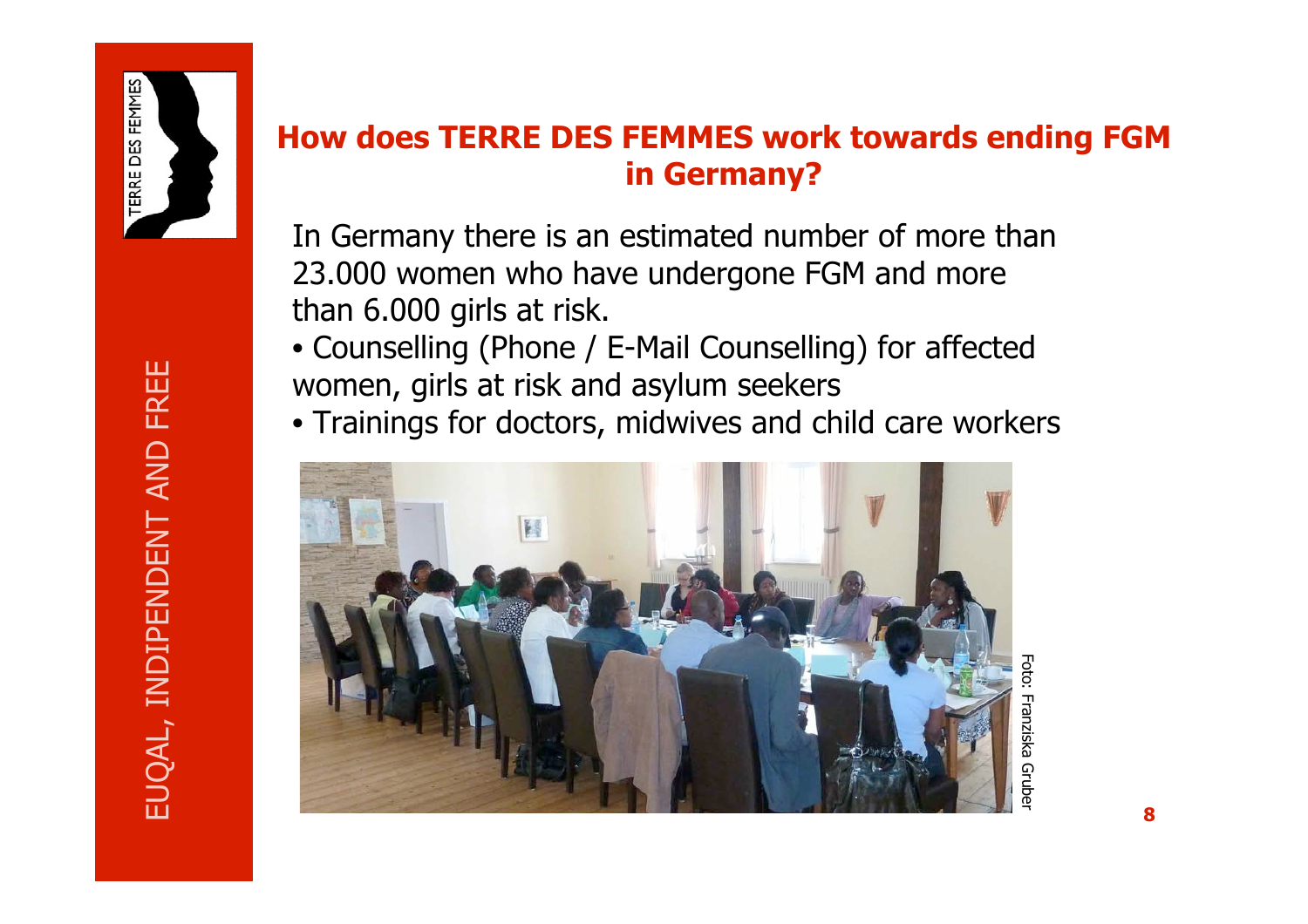

#### **How does TERRE DES FEMMES work towards ending FGM in Germany?**

- Public Relations (Flyer, Webpage, Events, Interviews, work in schools)
- Political lobbying to...
- ... include FGM in the ICD (International Code of Diseases)
- ... make FGM part of the curriculum of trainings and further education of doctors, midwives and child care workers
- ... create a national action plan to protect girls at risk



fotolia: poco bz. 201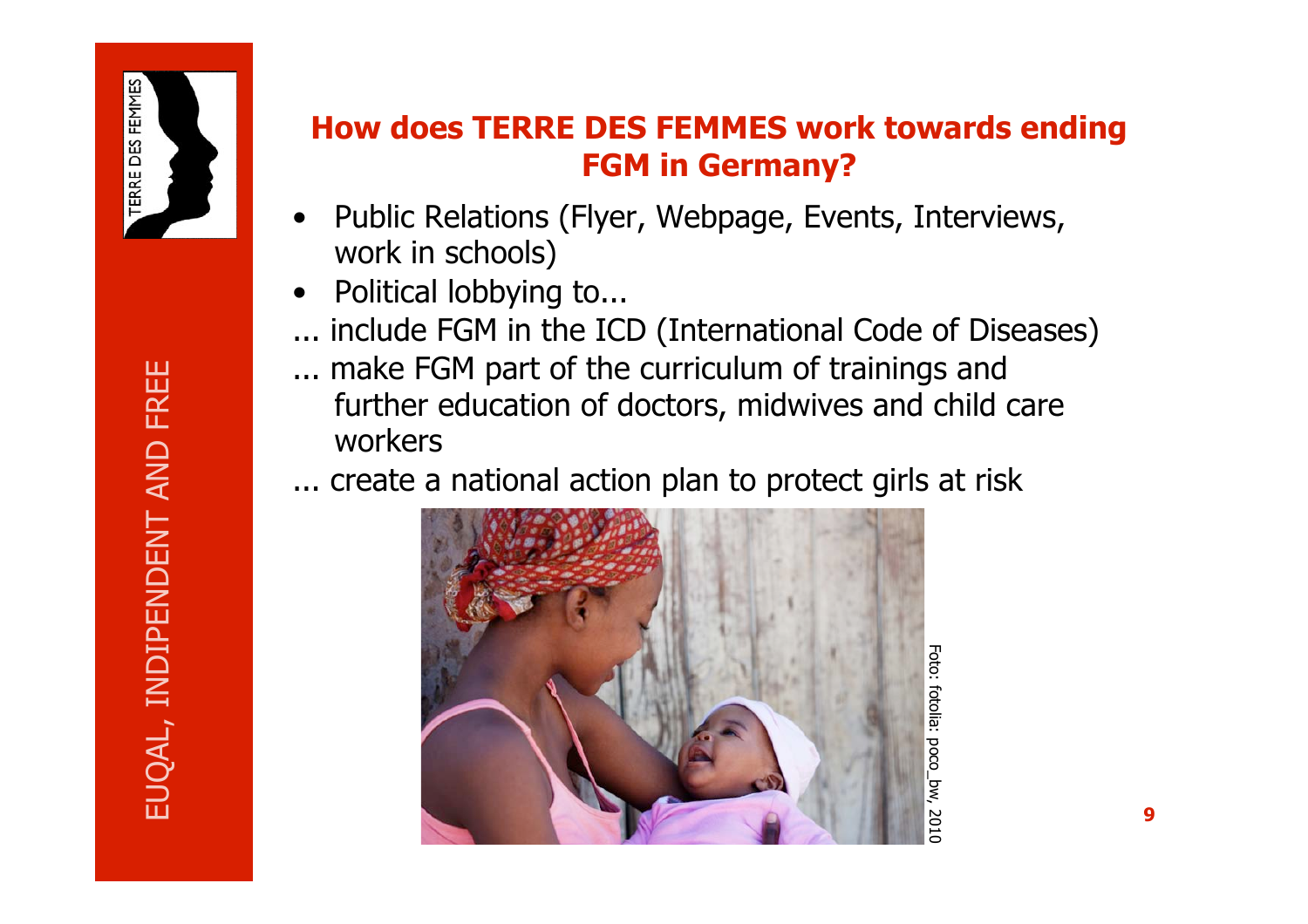

# **How does TERRE DES FEMMES work towards ending FGM?**

Networking:

- Member of the national network Integra (with more than 30 member organisations)
- Network of African Communities against FGM (NACAF), founded in cooperation with Maisha e.V. in 2011
- Participating in Round Tables on FGM in Germany European and International Cooperation:
- EuroNet FGM (since 2002)
- CHANGE-project



Foto: Franziska Grube Foto: Franziska Gruber